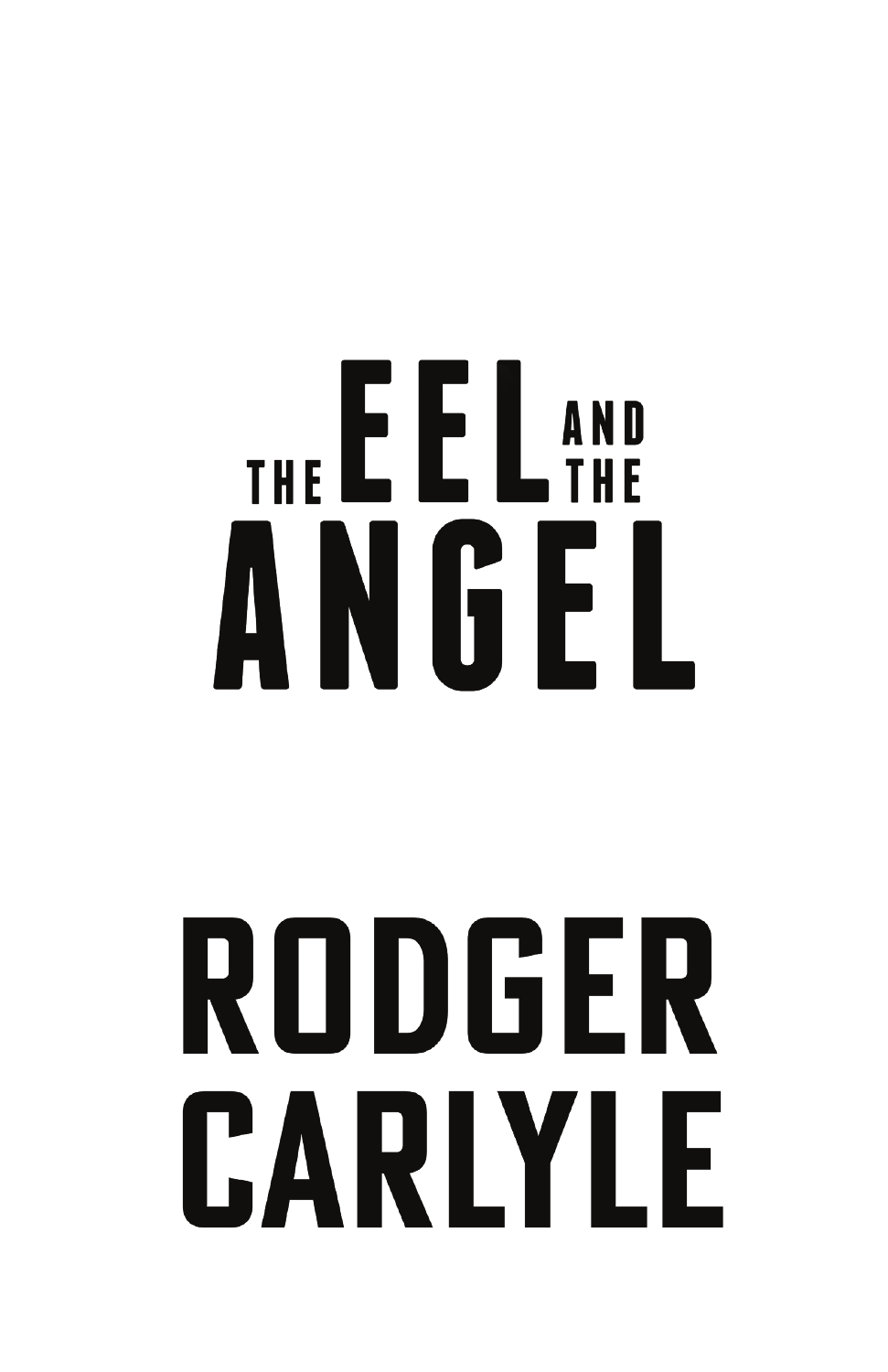All rights reserved to the author This is a work of fiction. The names, characters, organizations and events are products of the author's imagination and bear no relation to any living person or are used fictitiously.

THE EEL AND THE ANGEL. Copyright © 2020 by Rodger Carlyle. All rights reserved.

Published in the United States by Verity Books, an imprint of Comsult, LLC.

All rights reserved. Except for brief passages except quoted in newspaper, magazine, radio, television or online reviews, no portion of this book may be reproduced, distributed, or transmitted in any form or by any means, electronic or mechanical including photocopying, recording, or information storage or retrieval systems without the prior written permission of the author and/or Comsult, LLC.

First published in 2021.

ISBN 978-1-7360074-2-6 (e-book) ISBN 978-1-7360074-3-3 (paperback) ISBN 978-1-7360074-4-0 (hardcover)

Editing: Inventing Reality Editing Service

Cover design and formatting: Damonza

www.rodgercarlyle.com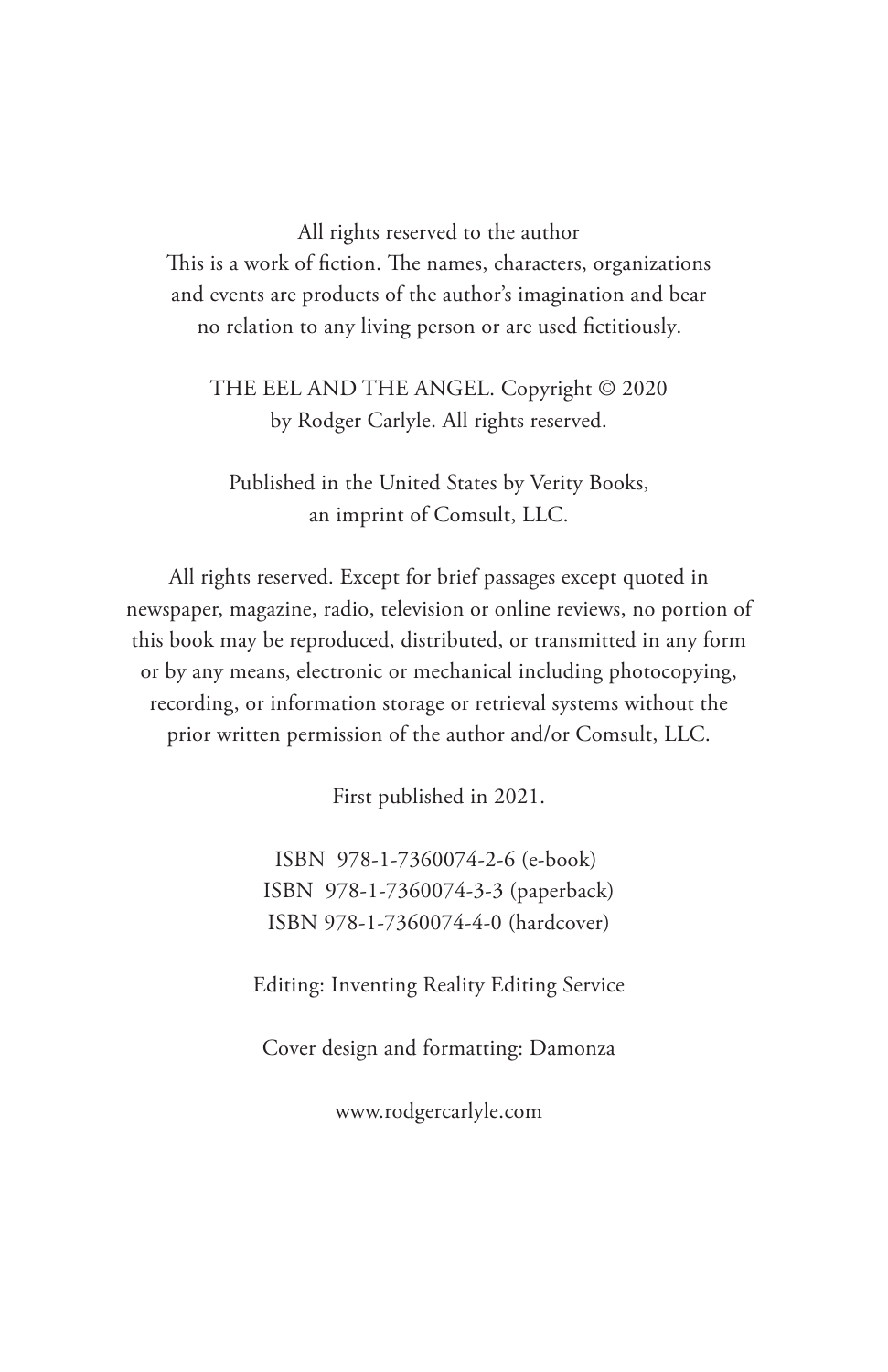### CHAPTER 1 **Anderson Air Force Base, Guam**

JUAN PEDRO PARKED his patrol car on the tiny dirt track off from the main patrol road, leaving the engine running as he made his way toward the ocean at the end of the runway. Somewhere in his brain he thought that he had seen a flicker of a red light through the trees above the rocky bluff that protected the end of the runway from the occasional violent Pacific storm. He didn't bother to call in the siting, deciding to wait until he knew for sure what had attracted his attention.

Besides, there were no flight operations that moonlit April night and a need to stretch his legs in the moonlight might, just might, be what had triggered his response. He left the road, moving to the crude trail along the edge of the bluff, a place where the only sounds were from the surf below. Every night he seemed to find some excuse for a stroll along the ocean, usually about halfway through his 10 p.m. to six in the morning shift.

Juan had come to the tiny Pacific Island as an Air Force policeman more than twenty years earlier and fallen in love with the lazy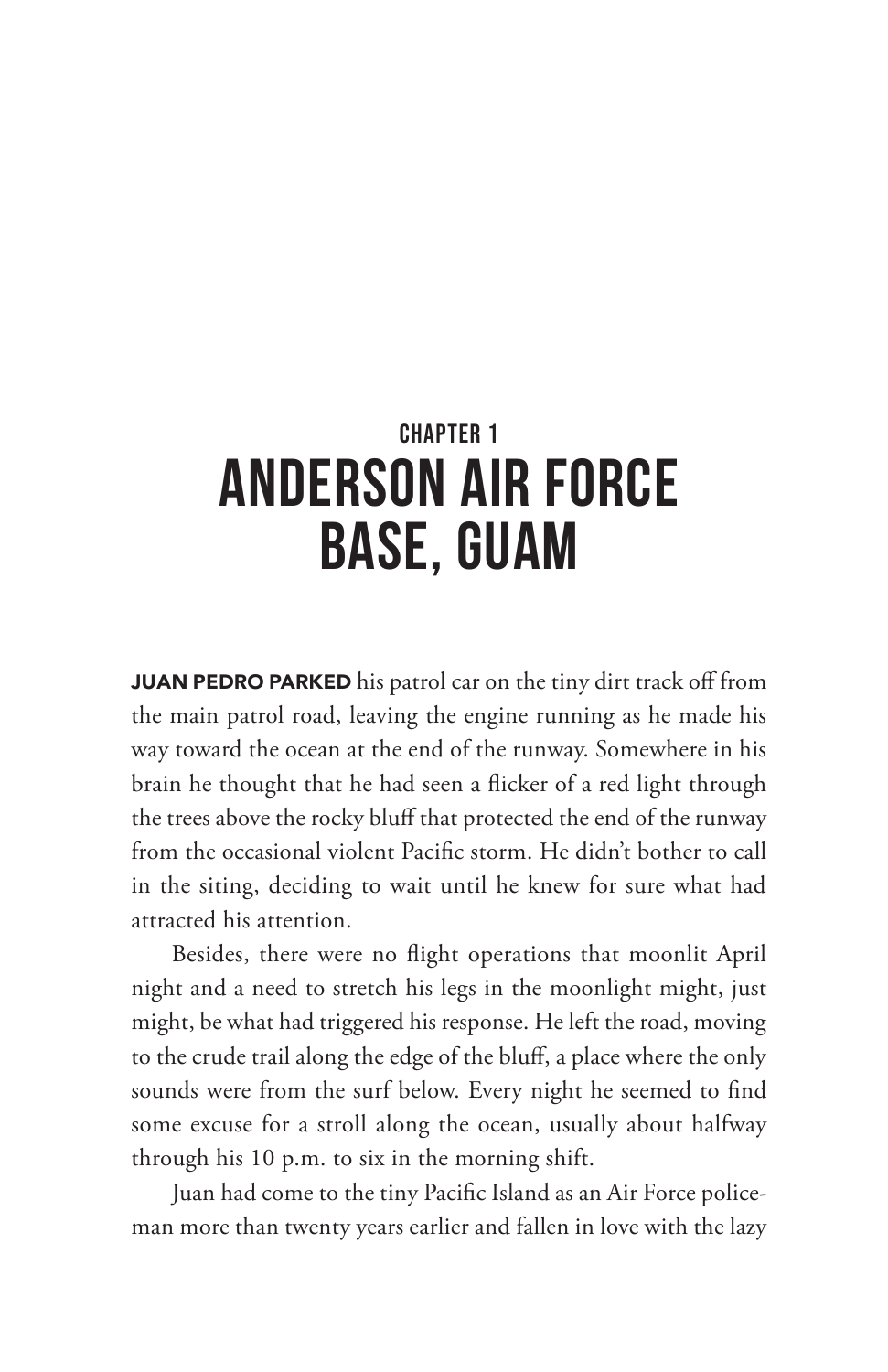island life. He'd finished his twenty-year enlistment struggling to figure out what came after the military life.

Returning to Guam, the one duty station where he was truly happy, he had used his former service to land a job with a civilian security-contracting firm and less than a year later Juan had married an island girl half his age and started a new family.

He strained his eyes, looking for the faint glimpse of red light that his brain told him was out there, seeing nothing. His relaxed stroll reflected the complete lack of security threat. The last time anything remotely dangerous had happened was back in August 2019 when some idiot, being chased by local police, had crashed the main gate of the base and disappeared into the jungle. The nutcase was discovered hiding the next day, and rather than just surrender, he attacked one of the guards and was shot dead by an Air Force cop.

Juan stopped at the edge of the bluff, staring off into space, as he often did on these clear nights, still in wonder at a sky that had never been part of his childhood in the bright lights and polluted skies of southern California. Below and to his right, a faint sound lowered his gaze. It sounded like someone clipping a wire with a pair of cutters.

There was something moving only ten feet away. As he reached for the tiny penlight on his belt, he felt a slight prick on his left thigh, followed by what must have been a lightning strike. The most excruciating pain he had ever felt dropped him onto his stomach, writhing in agony. He couldn't take a breath to scream. His eyes fluttered at light speed, as they and every other part of his body tried to come to grips with a wave of burning that seemed to start in the center of his body, radiating out so that even his fingernails seemed on fire. His arms and legs pounded again and again into the ground as his torso contorted. The pain intensified as waves of electric fire swept his body. He prayed for the pain to stop, but it just grew worse.

Through his tears, a person dressed in a black suit knelt beside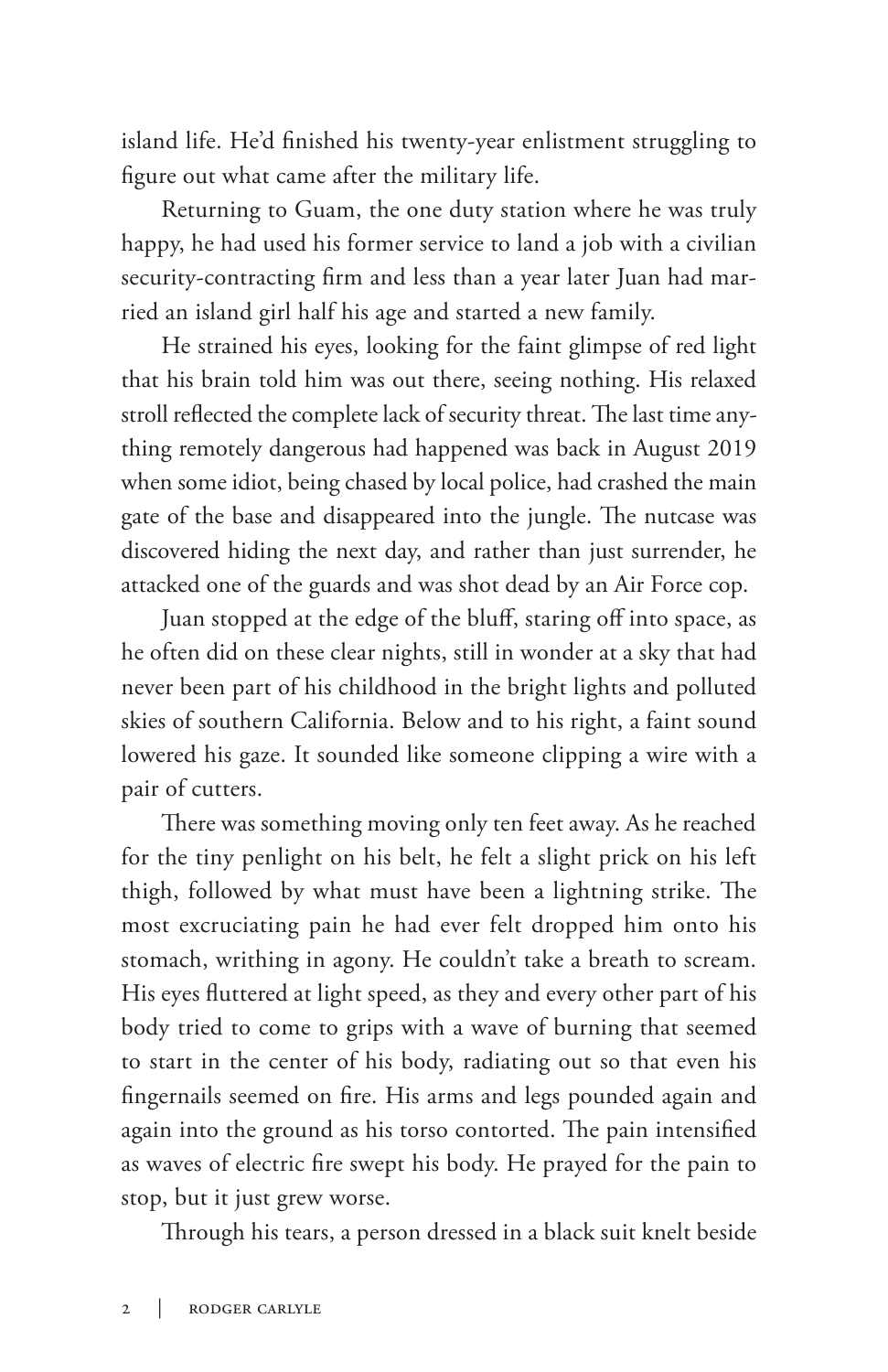him and leaned down whispering. Through his tortured ears he thought he heard, "I sorry, you were supposed to pass out." It was hard to tell, the words spoken were delivered with an accent that even in normal times he would have misunderstood. Perhaps his hearing was failing. Juan's shoulder was pulled down as whoever was next to him, knelt on his arm to stop its movement.

He never felt the needle as a full syringe of air was injected into a vein in his wrist. He never felt the edge of a sharp rock as it tore across the wrist, destroying any indication of an injection. A moment later another man grabbed his other arm and the two men together dragged Juan into the jungle holding him until his body stopped moving.

The men went back to the job they had come to do, finishing only minutes later. One of the men tugged Juan's boots from his feet and slipped them onto his own. He handed his soft rubber shoes to his partner as he hoisted Juan onto a shoulder, then followed his partner down a steep trail to the water below. Carefully lacing Juan's boots onto the dead guard's feet, he slid his body into the water. He and his buddy retrieved their air tanks and fins from the brush and slid into the turbulent water, pushing silent winged electric underwater scooters in front of them. They pulled Juan's body out to sea as they headed into the endless ocean.

A couple of hundred meters offshore, they released the body and dove, navigating to their ride home using a tiny display strapped to their arms.

Five hours later and thousands of miles away, a technician sitting in front of a computer console read the signal from the acoustic listening device now operating at the end of the runway at the American Air Force base on Guam. He called up another screen, copying the signal onto a second page where he compared it to a library of acoustic sounds gathered over years by dozens of operatives from around American Air Force facilities. He called to a tall thin junior officer.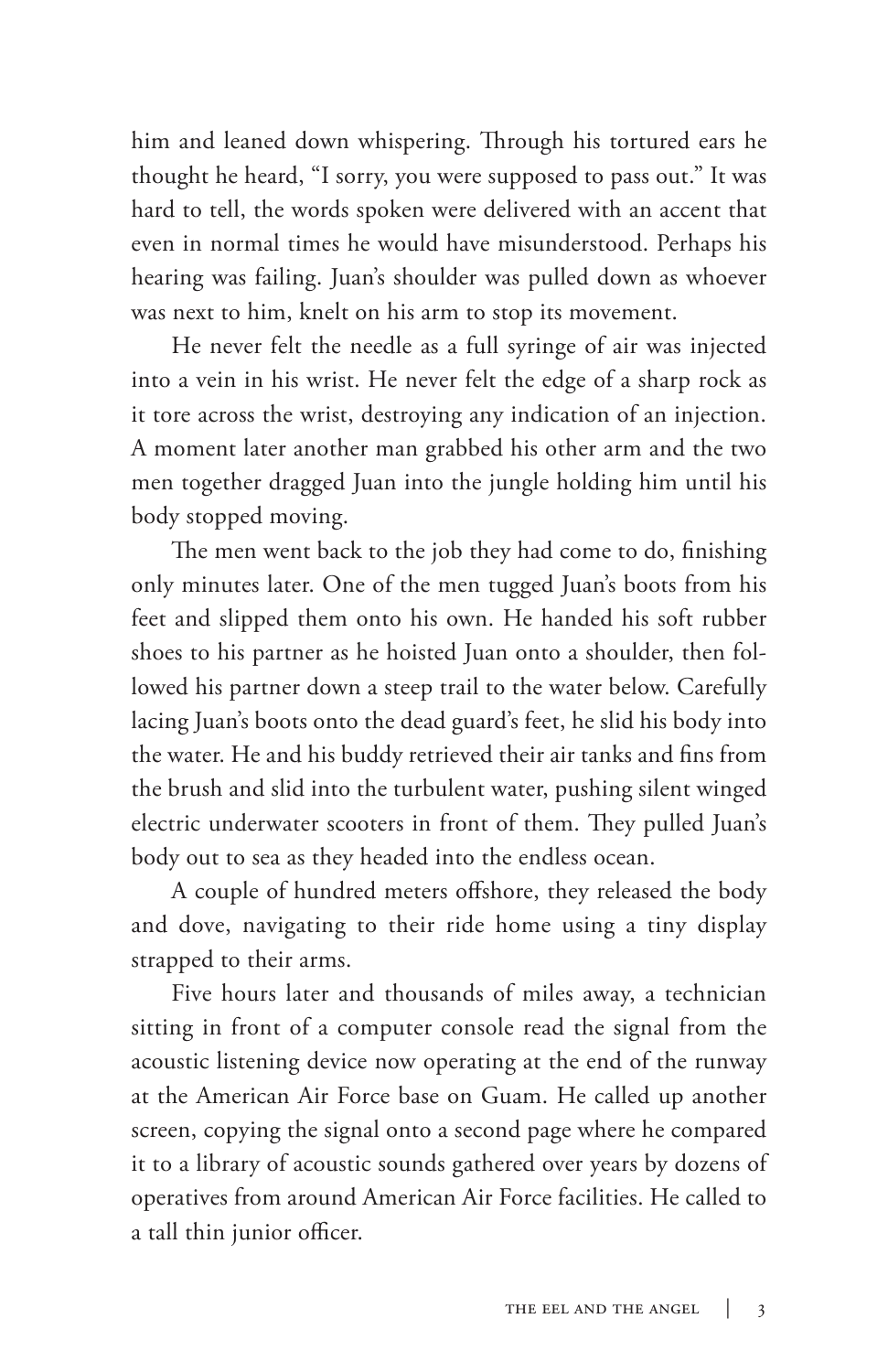"Sir," he offered, pointing at the display, "you can inform the general that an American KC-46 Pegasus tanker has just departed Guam. We are operational."

"That is good to hear," replied the officer. "It is one more move in our ability to track the American military and gives our country another data source to offer our allies. The more they keep the Americans off guard using what we sell them, the lower the chance that China will end up confronting American military power."

At almost the exact same moment, a small boat from the American naval base reached the dock with the body of a security guard who had been missing for hours. The Navy doctor who helped lift the body from the boat stepped onto the dock, shaking his head.

"Any idea what happened, Commander?" asked an Air Force colonel staring down at the body.

"No, sir. Other than a small abrasion on his wrist, I see no obvious wound. Maybe an allergic reaction to a bug bite or a heart attack." The doctor leaned over the body, pulling at a khaki pants leg. There's a small puncture through the fabric on the front of his left thigh, and there appears to be a small swelling below it. God only knows what might have caused it. There are a lot of animals whose sting or bite that can quickly kill you once you end up in the Pacific." The doctor watched as two medics lifted the body onto a stretcher. "Maybe he just went for a walk and fell. The shore below the runway is really rugged."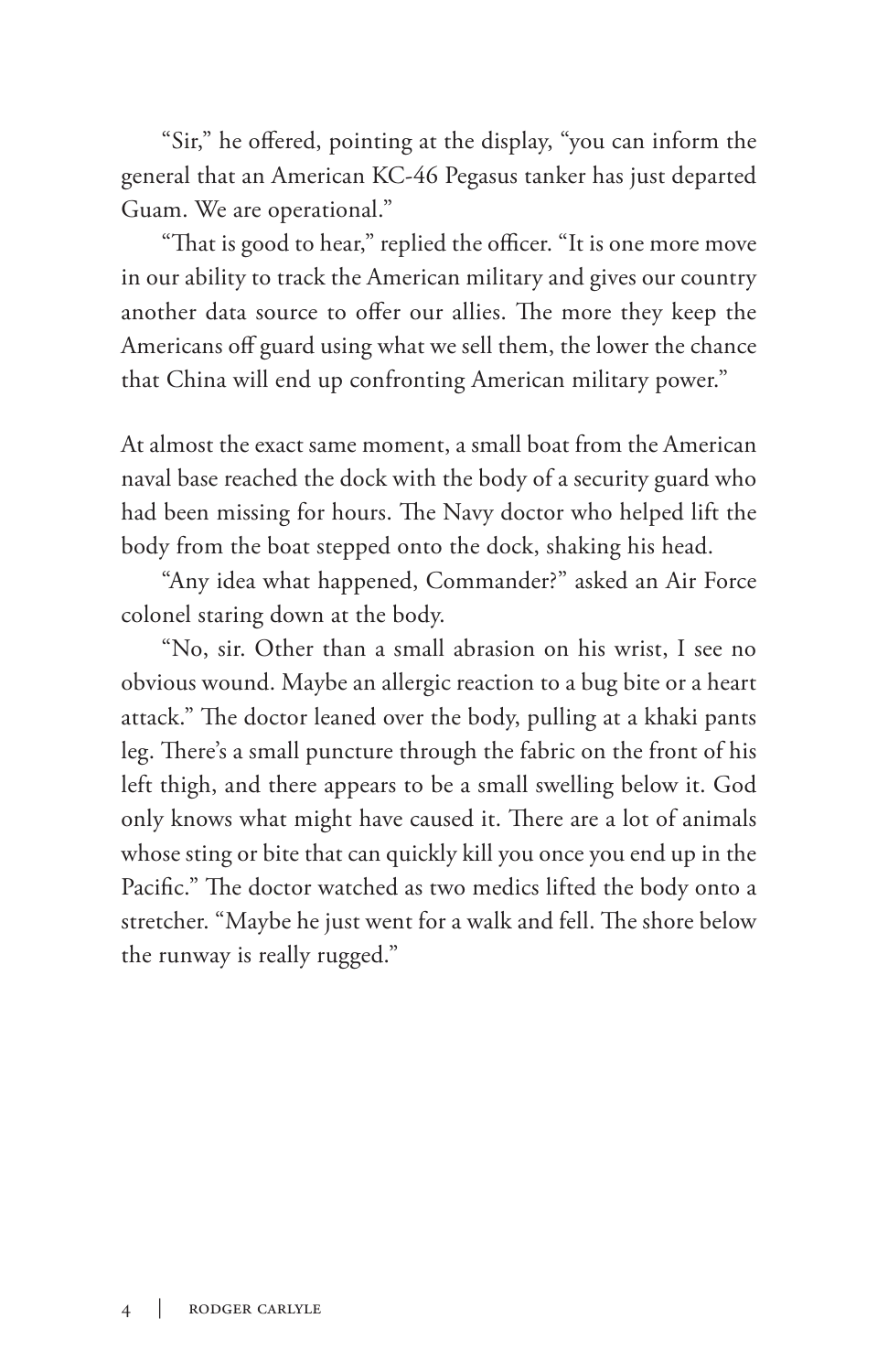#### CHAPTER 2 **Virginia**

MATHEW CHANG, DIRECTOR of the CIA had called the meeting against his own better judgment. He'd always managed to avoid conspiracy theories that weren't vetted by his own agency. A young naval lieutenant from the Farragut Technical Analysis Center, the technical analysis group for Naval Intelligence had forwarded a report up the chain of command that created a minor furor in his own office. Some Whiz Kid, as two deputy directors referred to him, managed to patch together half a dozen unrelated stories and deduced a new threat that no other source was reporting. Chang read the synopsis and personally called several counterparts to find confirmation. Hell, no other source even considered the report credible; just two of his own deputies.

Right on time his phone rang, the reminder of a meeting that he just didn't have time for. The Director picked up his briefing folder and coffee cup, slipped through the side door of his office and into his small private conference room. Deputy Director of Science and Technology, Pete Wilson squeezed the shoulder of the spit and polish young officer, busily taping on the laptop at one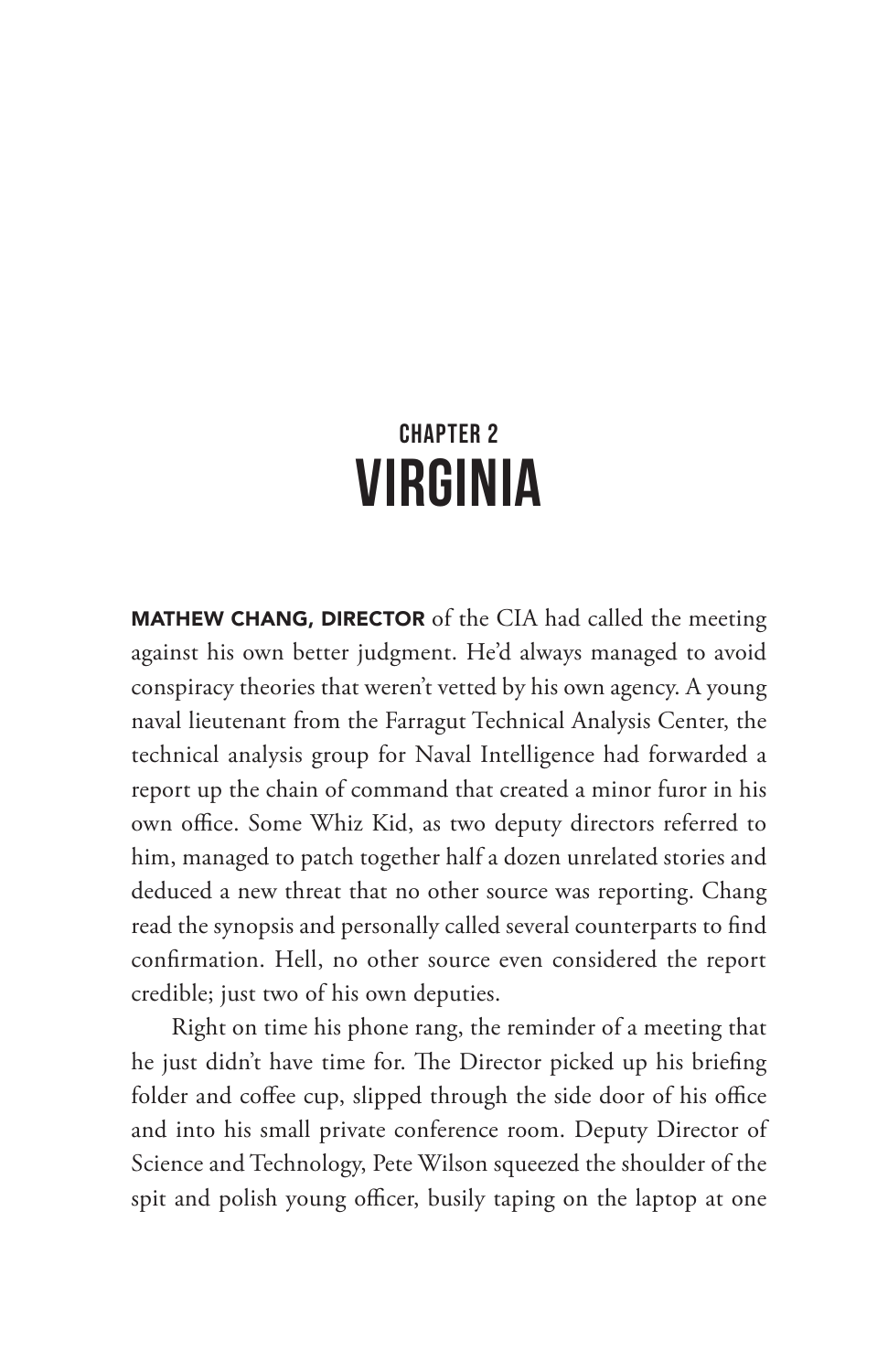end of a small rectangular table. "Lieutenant Gritt, this is Director Chang."

Chang could tell that the young man was trying to figure out whether to salute or shake hands, so he extended his hand. He had always believed the best way to get rid of a pest was to kill it with kindness before sending it on its way with an assignment that would take the rest of the pest's life to accomplish. "Okay Lieutenant, show me what you came up with. I've only got about fifteen minutes."

"Yes sir," offered the young man, tapping on the laptop, as Wilson, Chang and the fourth party at the meeting, Jana Taylor, the recently appointed CIA director of Operations slid into their chairs.

Chang was impressed as the young man immediately launched his presentation, wasting no time on introducing himself or background. The brevity was unusual and refreshing.

"My first slide is a photograph taken nineteen months ago on the coast of Washington State. It shows two FBI agents with a box that was found at an unmanned control station and hub for a major cross-Pacific fiber optic cable. The box was inside the small facility, actually sitting in one of the equipment racks along with equipment that was supposed to be there. The technician who discovered it has no idea how long it has been installed. He was trouble shooting a problem and noted that the box did not appear on any of his 'as built' drawings. It was plugged in and had patch cords connecting it to the cable frame used by our military to communicate with facilities in Hawaii and Alaska."

The young lieutenant tapped another key, and a new photo popped up on the screen.

"This is a collage of pictures that one of our assets in Taiwan forwarded to us. He did not divulge where he got it. The Chinese have infiltrated the military in Taiwan over the last several years, but the other side of that is the Taiwanese also have a solid intelligence network on the mainland. You will note that they are all of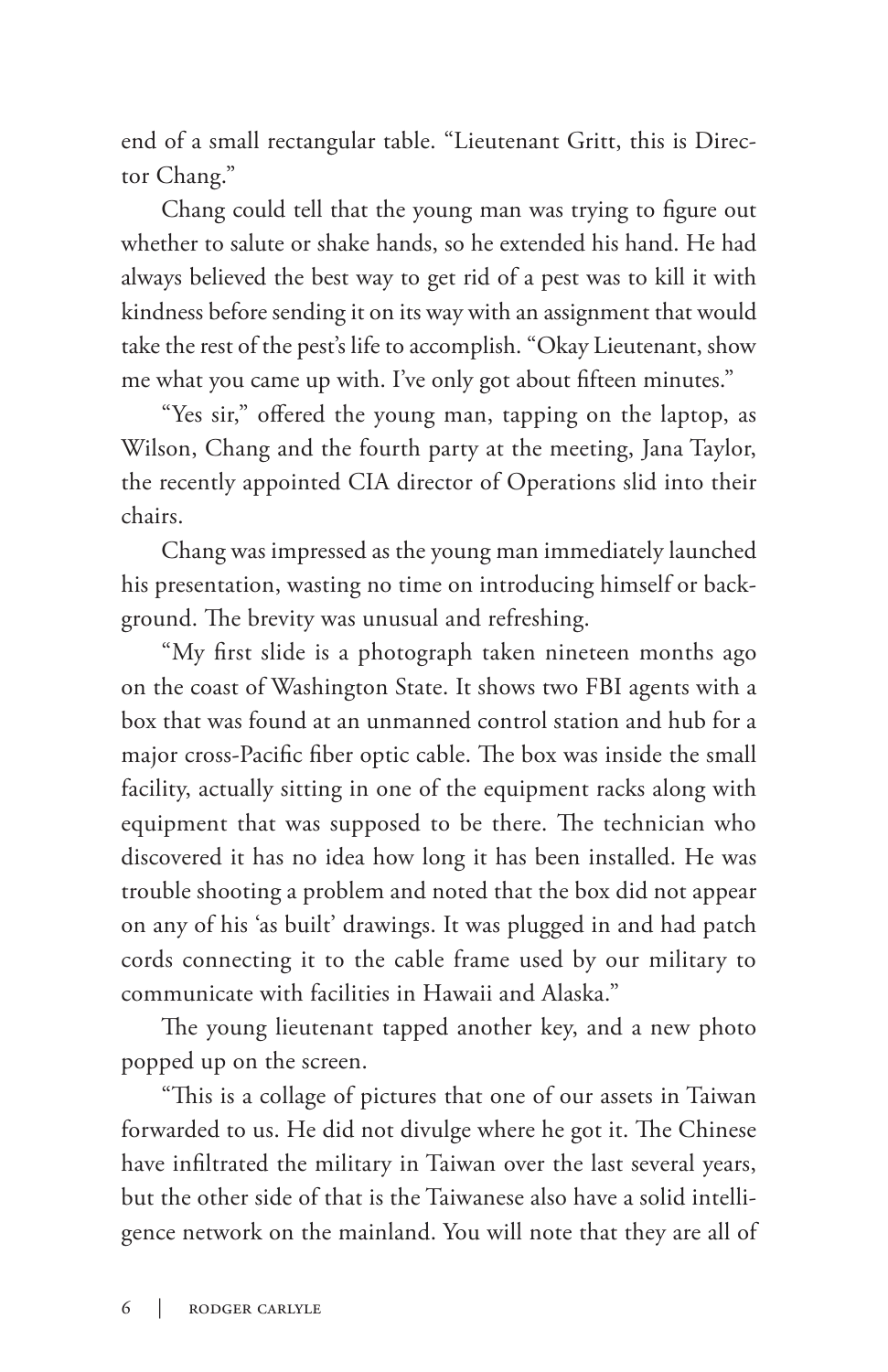the flight tests of the new F-35C that were being conducted at the Whidbey Island Naval Air Station in Washington state fourteen months ago. The last one, lower right, shows two Navy technicians holding a box that is substantially different from the one collected in slide one. This one was found in the tiny hut where radio and telemetry data for the test is converted from radio to terrestrial signals. The box had no purpose in the facility."

The lieutenant tapped another key, bringing up another frame. The picture looked like the kind of incidental trash you might find along any highway. "This, sir, was picked up by some facility maintenance people at the Newport News Shipyard. The location where it was found offers a view of the final assembly area for our Ford class nuclear carriers. The trash isn't as important as the fiber optic cable that security found coiled just under the surface of the bay. There was nothing connected to the cable. They traced it and found that it ran more than a mile out into the Atlantic where they found the other end resting on a large cement block." The man tapped another key, bringing up a split photo. "The one on the right is the end on the land, and the other is the abandoned end on the block. You will note that the block has bolts that would allow a box, approximately three feet by four feet to be anchored, although there was nothing on the block when it was found."

"Lieutenant," said Chang, "would you scroll back one photo."

The picture of trash came up.

"Can you blow that picture up? I'd like a better view, a close-up."

The lieutenant spent a few seconds on the computer before enlarging the image and then enlarging it again. "I'm told that you grew up reading and speaking Mandarin, sir," offered Gritt. "We believe that what you have on the screen are wrappers and plastic pouches of the same rations that the Chinese issue to their Marines. They had been buried, but some dog at the Newport facility dug them up, or we would have never found any of this."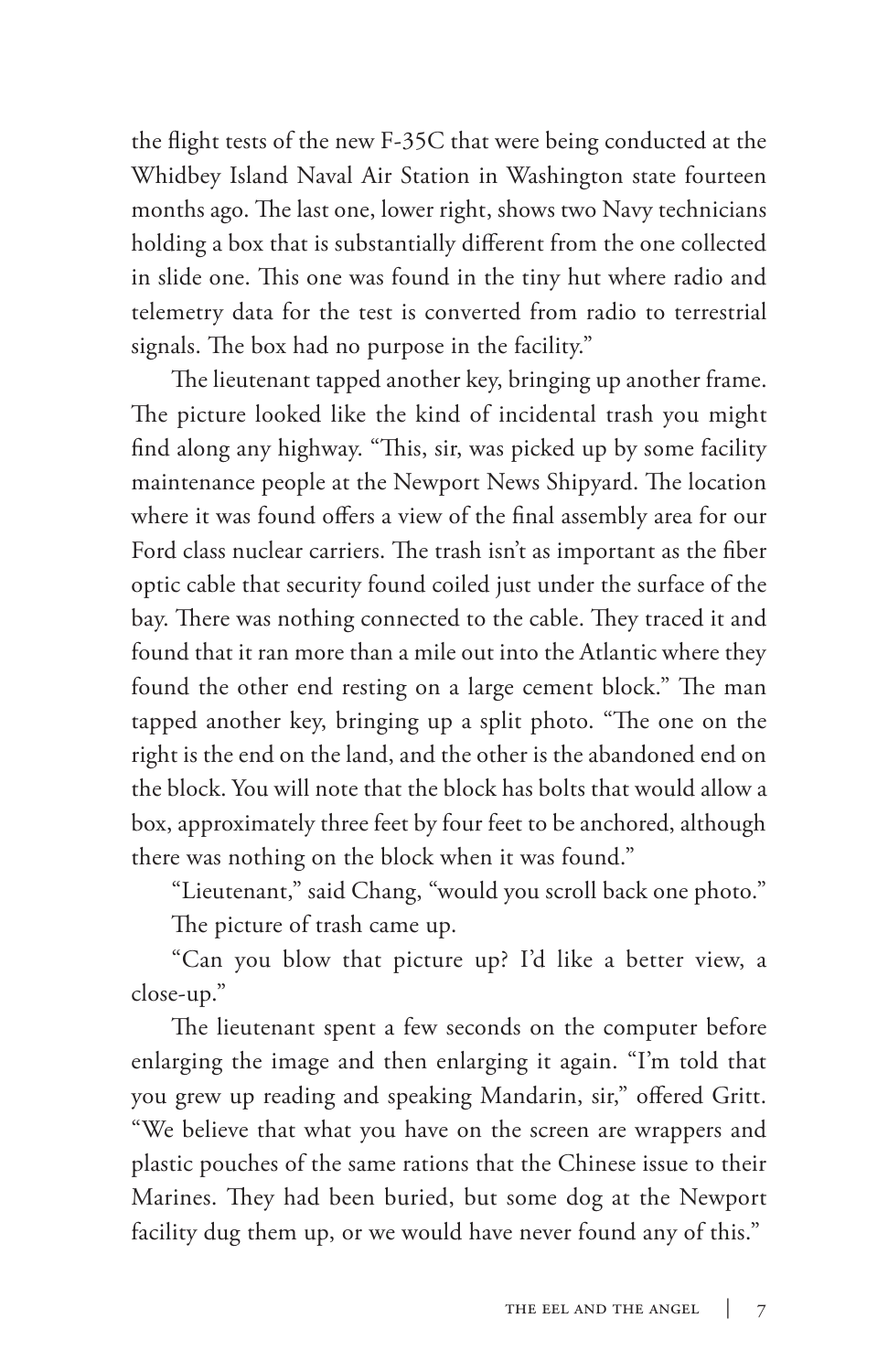"The Lieutenant has three more similar photos," offered Wilson. "The boxes you have seen, and the photo of trash all seem to be of Chinese manufacture. The Navy's analysis of the Newport News materials may indicate that while the *Gerald Ford* was being constructed, someone had a camera recording the whole process, sending the recordings to some type of capture device offshore. We're guessing that both the camera and capture device were pulled after construction, and that whoever planted the camera got what they needed and aren't interested in detail on the new ship, the *Doris Miller*."

"Mat," offered director Taylor, rising from her chair and standing next to the young officer, "these incidents all indicate a very sophisticated ability to penetrate our best security. The areas where these intrusions happened are all blanketed with acoustic and magnetic sensors. If the Navy is right, then somehow the Chinese got close enough to send in divers and plant recording devices and even put men ashore to take pictures in spite of our millions spent to keep them out."

"Didn't we tap the underground cable that allowed the Russians to communicate along their bases from Vladivostok to north of Kamchatka? We pulled that off decades ago," replied Chang.

"True," replied Taylor, "but we did it by infiltrating Russian territorial waters where there were virtually no defenses. Unless one of their destroyers had passed directly over the submarine we used while operating their underwater sensors, there was no way for them to detect the intrusion. This is different. We had our best defense up."

Mat Chang smiled as he read from the screen. "Energy bars with raisins and hydration drinks with salt and sugar," he offered. "The people who buried this crap were on land long enough to require a drink and food." He sighed, realizing that this wild goose chase had just become a goose hunt.

"Lieutenant Gritt, what is the Navy's opinion of how this could be accomplished?"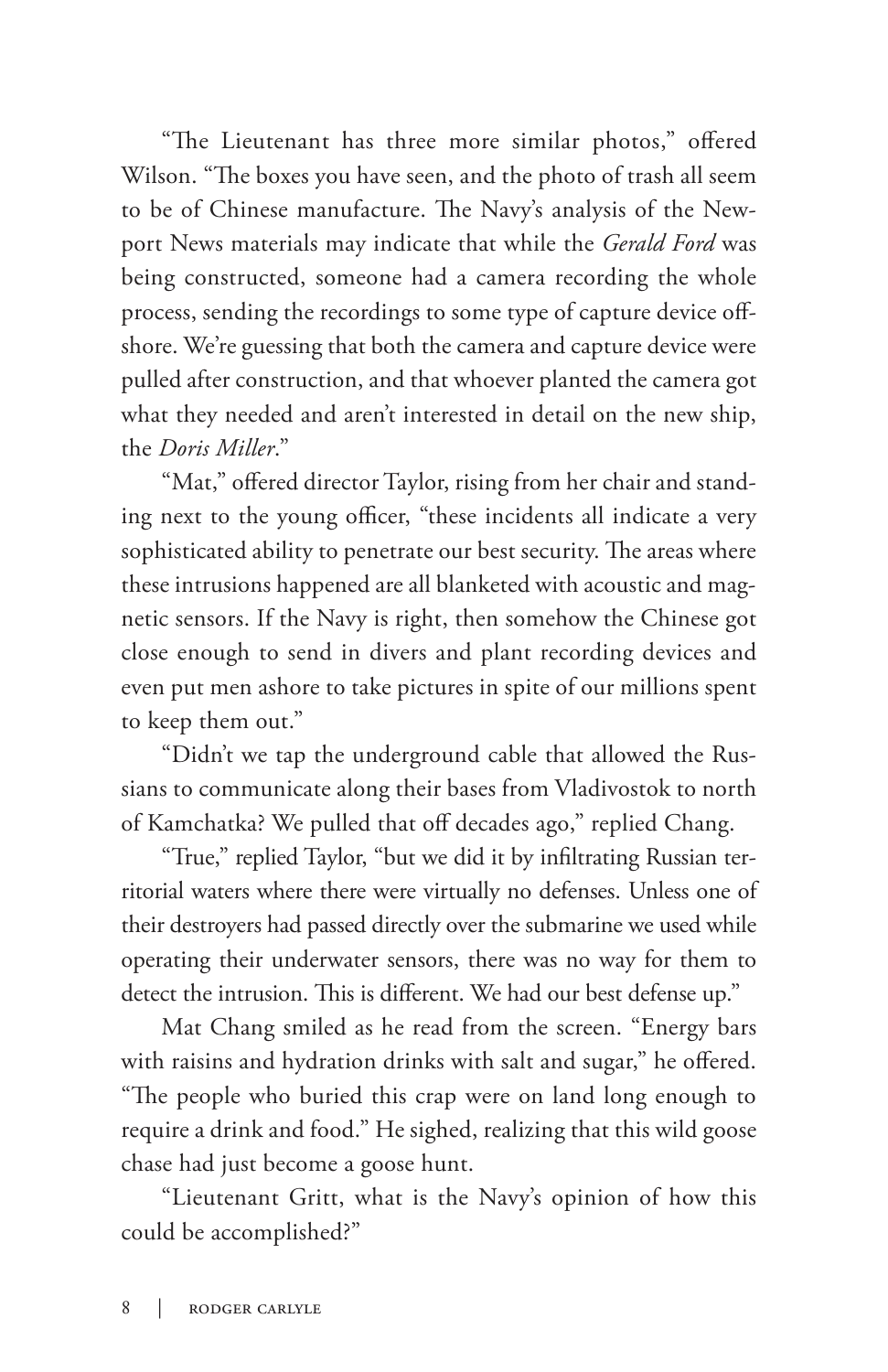"Sir, a decade ago, your folks sent us some sketchy intel about the Chinese working on a completely stealthy submarine. We looked at the data and came to the conclusion that no submarine that was a threat, meaning attack or boomer, could possibly be built using the concept in that intel. Maybe we weren't broad enough in our threat evaluation. The Chinese have perfected a small undetectable submarine and are using it to pick our pockets."

"Lieutenant, we need a few minutes to digest all this," said Chang. "Make sure that Dr. Wilson knows where to find you."

"Pete, if you will show Lieutenant Gritt out to his escort, I'll cancel my lunch with Senator Wurtz and get Maggie on some sandwiches. We will reconvene in ten minutes.

 $\hat{\mathcal{F}}$ 

"Okay, Jana, you called this meeting. Beyond the obvious, what is the threat here?

Jana Taylor had started her government career as one of the first women to complete the hell that was Navy Seal training. With few missions available to her, and butting heads with the prejudice against women, and the Don't Ask, Don't Tell policy, she retired her hard-won Navy commission and joined the Central Intelligence Agency in clandestine operations. Over a quarter century she had amassed a record of achievement and educational commitment second to none.

She smiled at Chang, brushing her gray-streaked plain brown hair from in front of ordinary brown eyes. "Well, Mat, what we don't know can hurt us, and we don't know a damned thing about how pervasive this thing is. But the thing that led Pete and I to raise hell with you over this obscure report was the ARCTIC ANGEL PROJECT. Eventually we will have half a dozen facilities for this shield. But for now, all we have is one prototype as far out in the wilds of the Aleutian Islands of Alaska as it could be. It is in a place where we have no immediate backup if the Chinese or the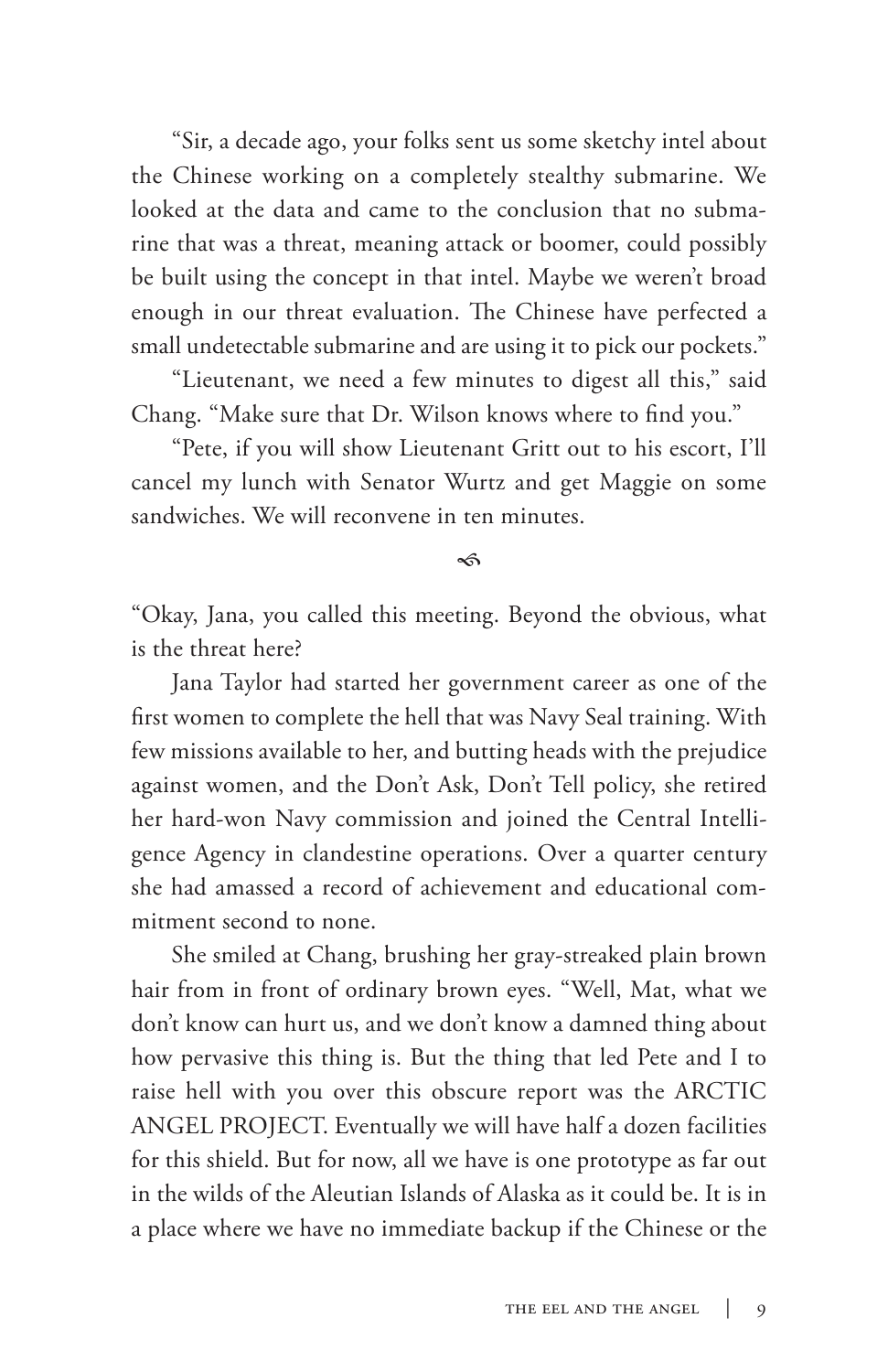Russians or even the forces of Paraguay wanted to launch a sneak, small force penetration operation. We have been counting on the fact that, to the world, even our own forces, it doesn't exist. We have the facility ringed by every sensor we have in the inventory. But if someone finds out, the two-dozen guards there aren't much of a deterrent to a small group of trained commandos who can reach the facility undetected. Even if they call for help, it will take hours for a rapid reaction force to reach them."

"I agree with Jana," offered Wilson. "But of equal importance, is what she led with. We technology guys are always rattled by a phenomenon we don't understand. We don't have a clue about this submarine thing, and until we do, we can't guarantee any site close to the ocean can be secured."

Mat Chang ripped the end from a package of Lay's potato chips. "So, if this is real, we have three tasks. First, figure out where they have been, or are snooping on us. Second, work with the Defense folks to come up with a strategy for ARCTIC ANGEL without blowing our cover. Third, figure out what technology the Chinese are using to move a sub into our waters without a hint that it is there."

Pete Wilson stood up, brushing crumbs from his shirt into a napkin neatly folded in his lap. He folded the napkin over and over to ensure none of the crumbs fell out. He crossed the room, laying rather than dropping the napkin into a wastebasket. "This seems to be a fair assessment of the problem."

Chang smiled. If Pete just had a pencil protector in his shirt pocket the moment would perfectly describe the Technology Director.

Jana shook her head. "One more small complicating problem, gentlemen. Just in the last couple of weeks, we've noticed an increase in Chinese intelligence aircraft and snooper ships in the general area of the ARCTIC ANGEL facility. I'm not convinced that they haven't figured out that we are up to something out on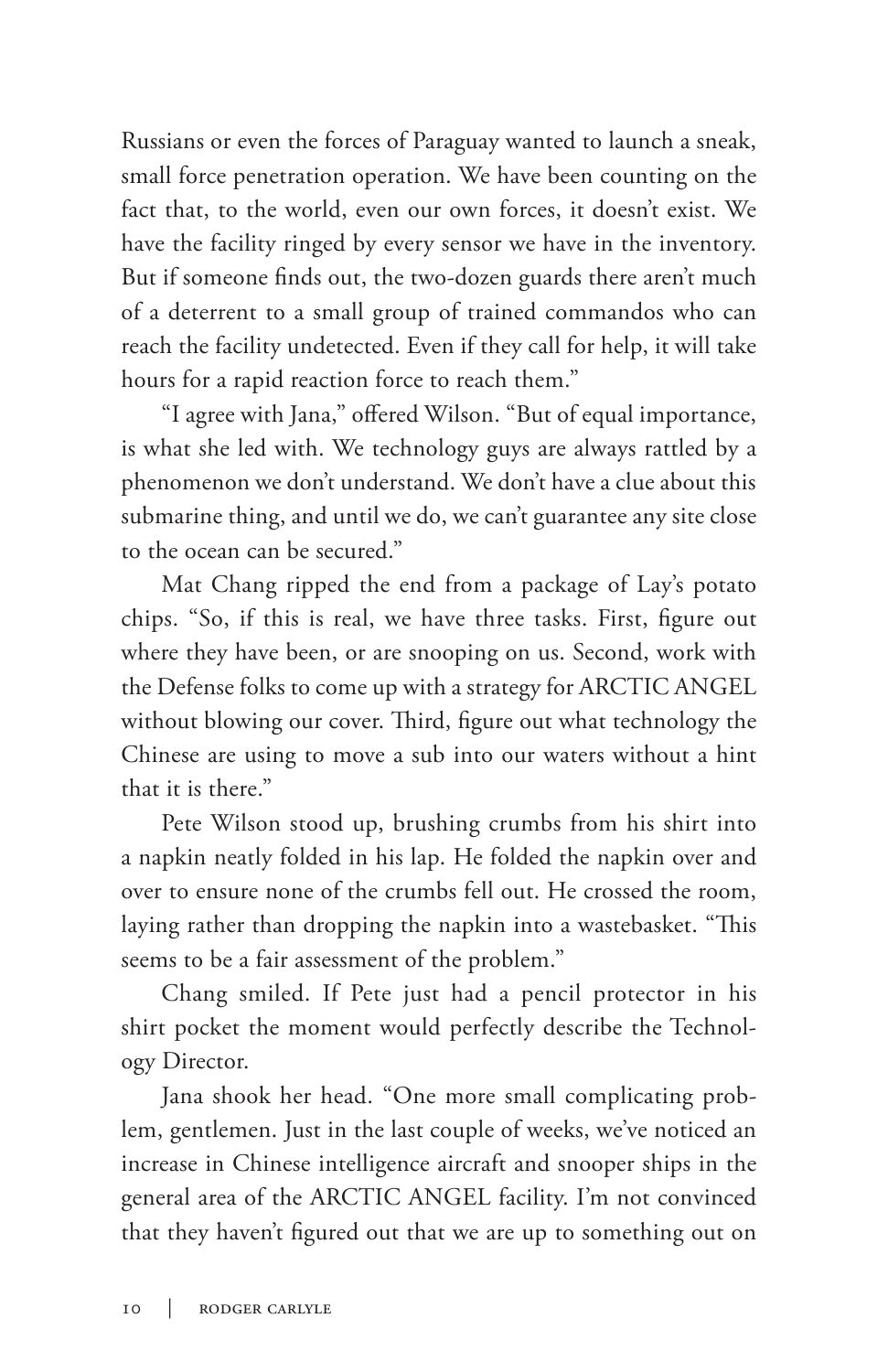that island. The main facility will be complete this month and the stealth laser platform is scheduled to begin movement from California to the facility in weeks."

"Then, we need to add a fourth item," continued Chang. "We need to figure out what the Chinese already know."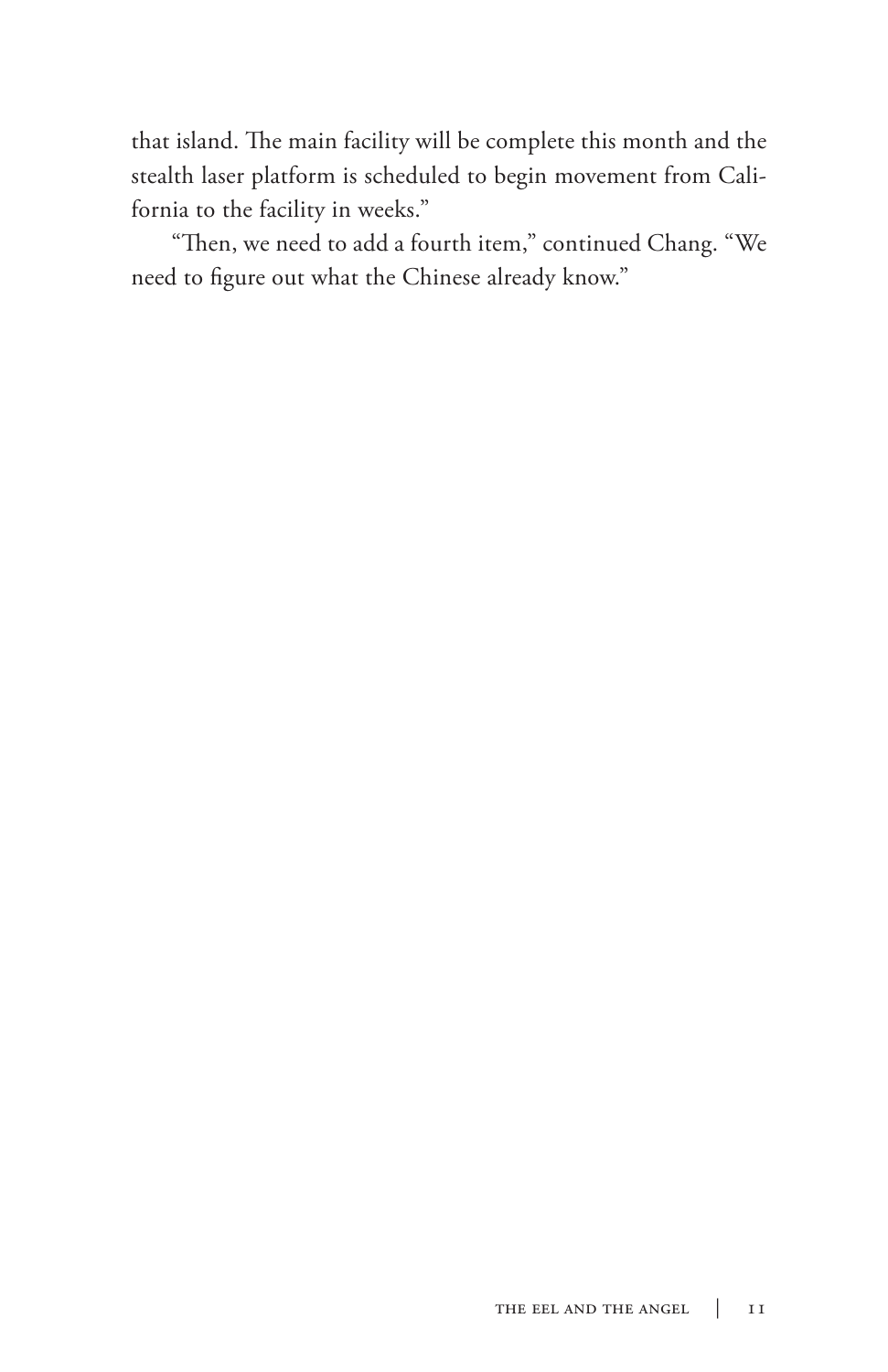#### CHAPTER 3 **Virginia**

CHANG AND DEPUTY Director Taylor had always had a great relationship, probably born of watching each other's careers. While Jana's career had been focused on European operations, many of them clandestine, Chang's area of expertise had been Asia. His grandfather had been a General in the Army of the Republic of China and after their exile to Taiwan had immigrated to the United States, somehow with a very substantial nest egg.

Jana remembered having a drink with Chang after her body language gave away her concern over a Chinese American running intelligence operation on China. Chang had run up a big tab on his credit card as Jana subtlety pressed him with questions. Chang's father had been a West Point grad who had retired in just twenty years and gone on to start a joint venture with a couple of officers who he worked with. The company integrated American and Korean technologies, all in the defense industry.

Chang had also sailed through West Point, and then spent three years bored out of his mind as an Army Intelligence officer. He'd negotiated an early release from his commitment courtesy of his new employer, the Central Intelligence Agency.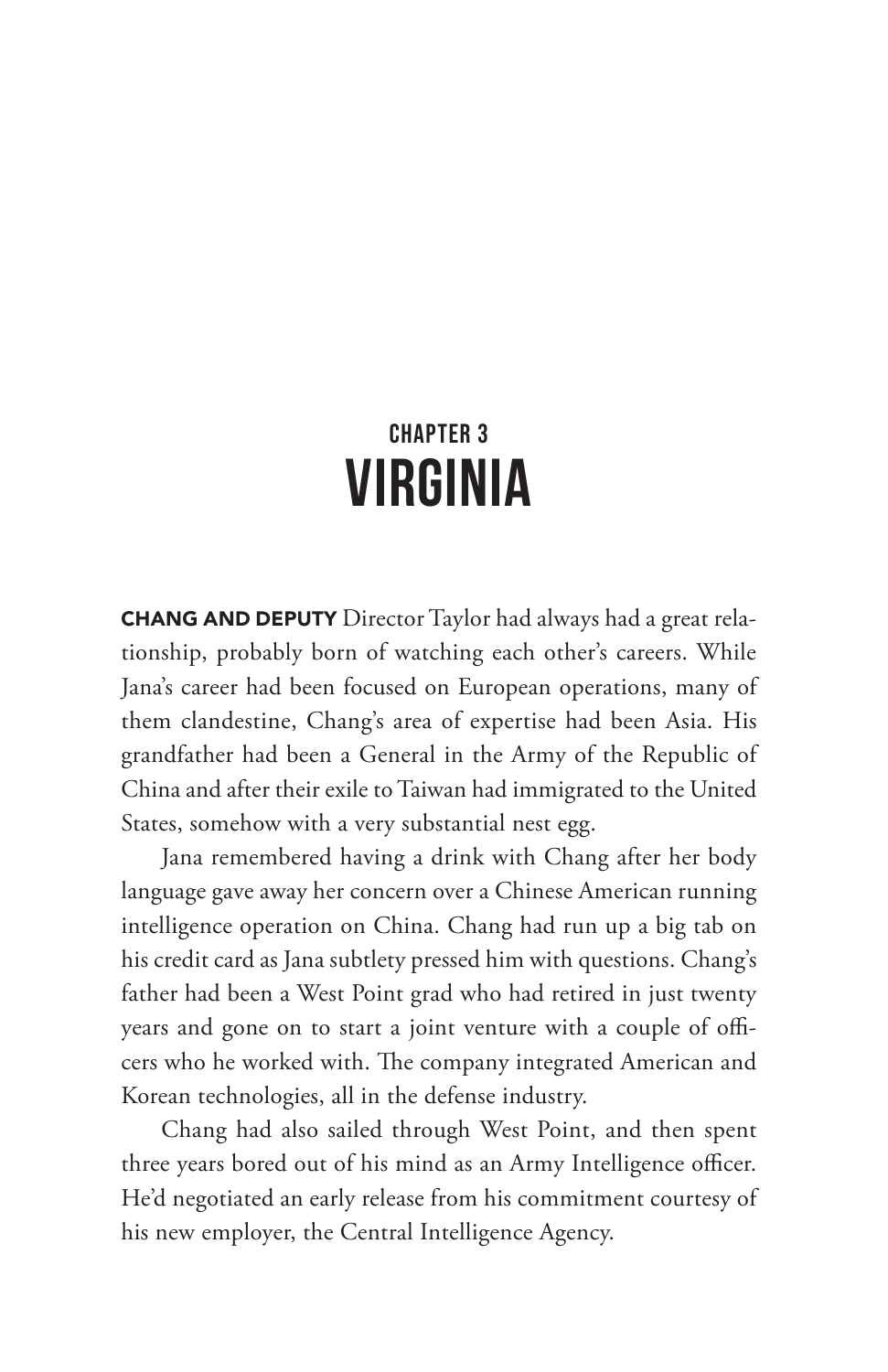With the death of his father, Mat Chang left the agency to take over as president of the family firm. To his surprise that involved him more deeply in intelligence and on a level that a career CIA employee would never see.

When a former West Point classmate became President, Mat accepted an offer to head up the Central Intelligence Agency after he was assured of direct access to POTUS and gotten that man's agreement that he could slash the agency's red tape. Not only had Jana accepted the man's history, she had grown to consider Chang the most effective operative that she had ever worked with. She'd been elated when the President made him director.

He'd passed over a dozen more experienced career employees to pick Pete Wilson to run Science and Technology and did the same to slide his old friend Jana into the Director of Operations job. Wilson had been the Agency liaison to his company. No one in the world had overcome more to succeed than Jana, which made her, a can't fail appointment. She'd even taken up golf so that she and Mat could get completely away from the bureaucrats that both detested.

Jana pushed the tee into the soft ground, concentrating on getting her ball to rest on the tee as she struggled with her close-up vision, a function of head trauma from a mission a decade before. "Pete and I were a bit surprised that you signed onto the data that Lt. Gritt presented. It was plenty thin."

"Jana, my family has been battling the communists since the 1940s. Family members who stayed on the mainland after the retreat to Taiwan were never heard from again. This secret sub thing is just the kind of low-cost attack that they favor. Their espionage has allowed them to close a fifty-year technology gap in less than fifteen years. We're still ahead but only by a decade. Our next move will widen that advantage again, but only if they can't steal the technology before it is fully implemented. If this sub is real, we need to stop it now."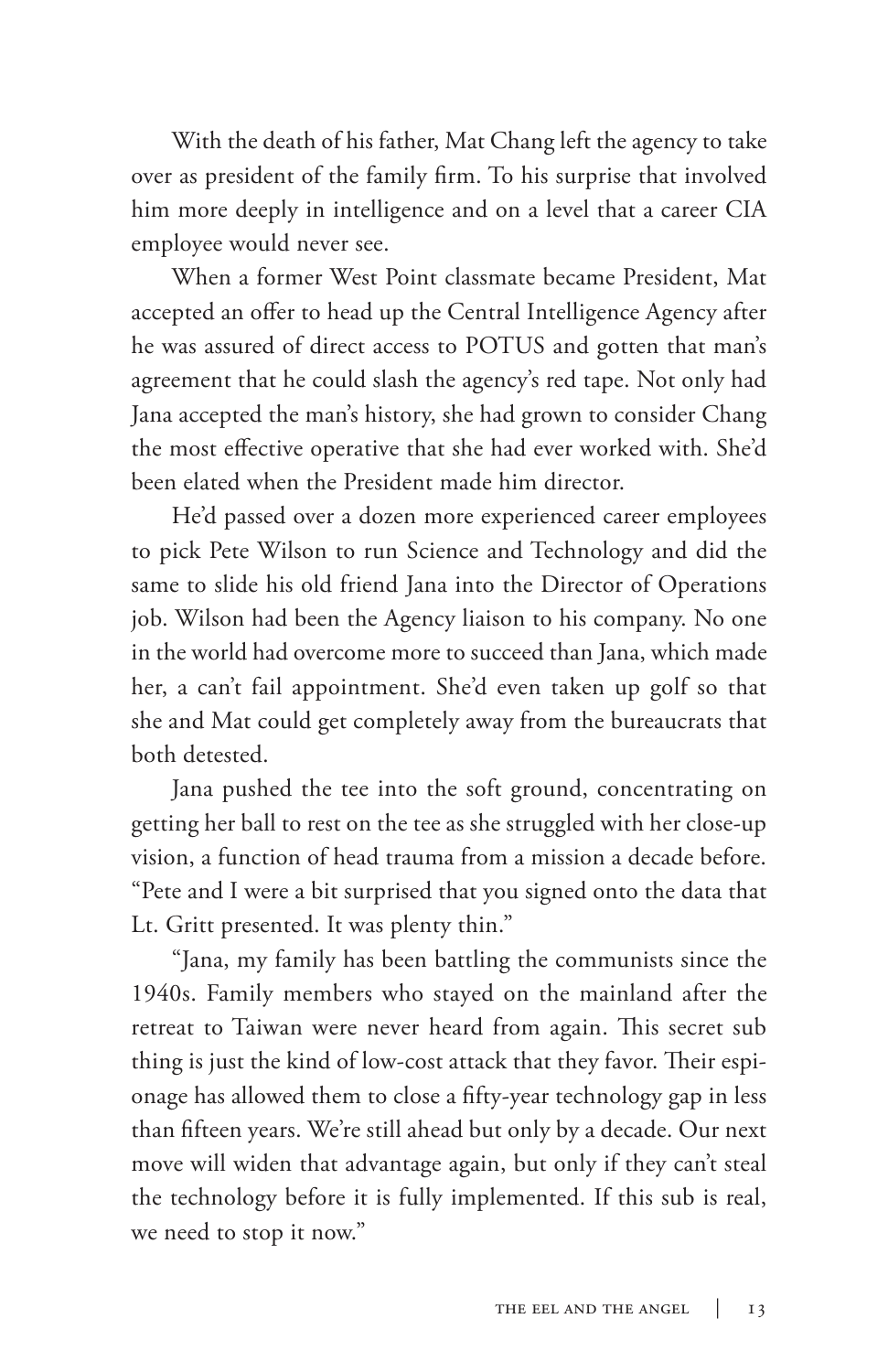"Mat, I don't have anyone in mind that I trust with this project. The couple of go-to people I'd consider, are both buried in critical work." Jana relaxed, as she watched her ball sail about a hundred and fifty yards directly down the middle of the fairway.

Her old friend and boss lobbed a slight hook into the ruff about fifty yards further down the arrow straight manicured grass in front of them. "I was kind of thinking it might be a job for an old timer. We're looking for a high-tech system, but this looks like a good old shoe leather investigation. We just need to look at every site that may be vulnerable without raising an alarm. Of all the things we don't need right now is to risk the Chinese somehow figuring out that we are chasing their stealth boat. We need to ascertain the damage before they go dark on us. I'm thinking we give someone almost complete control, and back them with a small Special Forces team. We can use base security testing as a cover."

"You're thinking of Thad Walker, aren't you?

Mat smiled, as he tugged a pitching wedge from his golf bag. "Only because he never fails, and nobody outside of the few old timers left around the company, even know who he is."

Jana lofted a three iron up to within thirty yards of the green. She had learned to love working things like this out with Mat, each speaking a sentence only when they hit a shot. It allowed a lot of time in between to think through each piece of the puzzle.

"Pete has been combing through the reports on the Chinese surveillance of the Arctic project." Mat's next shot bounced twice and then ran well past the green. "He thinks it might be an opportunity to let them find what we think they are looking for."

Jana's wedge shot rolled up to within four feet of the pin. "I'm not sure that I understand that. Giving them anything on Arctic Angel seems damned risky."

Mat decided on a thirty-foot put rather than another wedge shot. He'd never mastered getting enough backspin to stop his ball from rolling well past where it landed. "He thinks we can give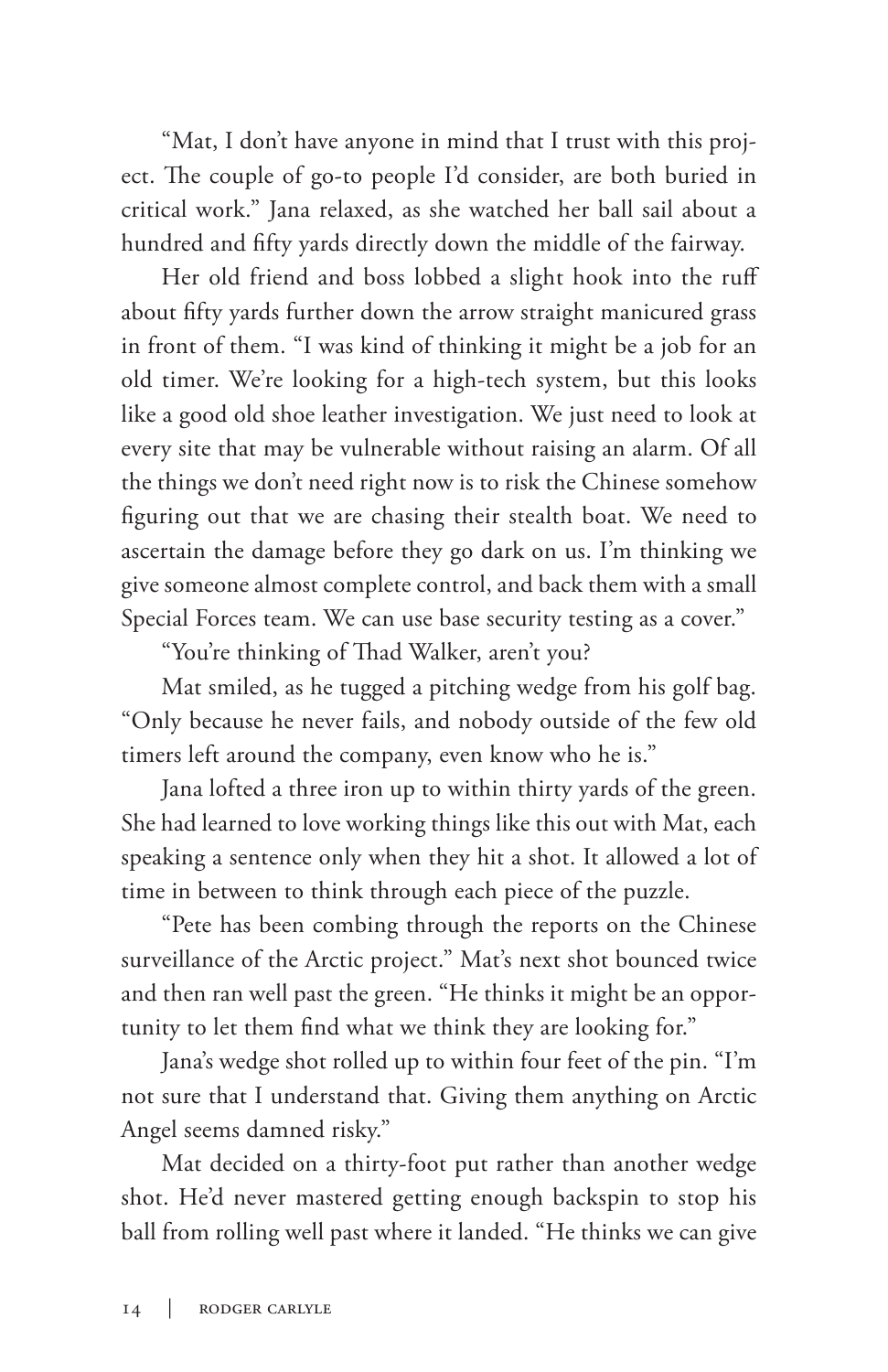them just enough to think they know what they are dealing with; just enough that they quit digging." His shot came up ten feet short of the cup.

"Okay, but what's that got to do with Thad Walker?" Jana went ahead and putted in for her par.

"You both think that Arctic Angel is a logical target for the stealth sub. We're going to have to read Walker in on most of the project since part of what we need to do is secure that site." His put rimmed the cup and stopped six inches away.

"Agreed, but I still don't see how that fits into Pete's plan?"

Mat's ball finally dropped into the cup. Both of them began the slow walk to the next green as their security detail began to move as well. Neither wrote a score on their scorecard.

"I just think we put the two of them together and see if they can kill two birds with one stone. We use Angel as bait to study this sub and give the Chinese enough to 'think' they understand Arctic Angel."

"Let's call in the dogs," said Jana. "That's our usual five holes and you're playing like you hate this game."

"I do hate this game. I'd much prefer floating down the Madison in Montana with a fly rod, catching brown trout."

Jana laughed. "You going to Montana to talk to Thad yourself?"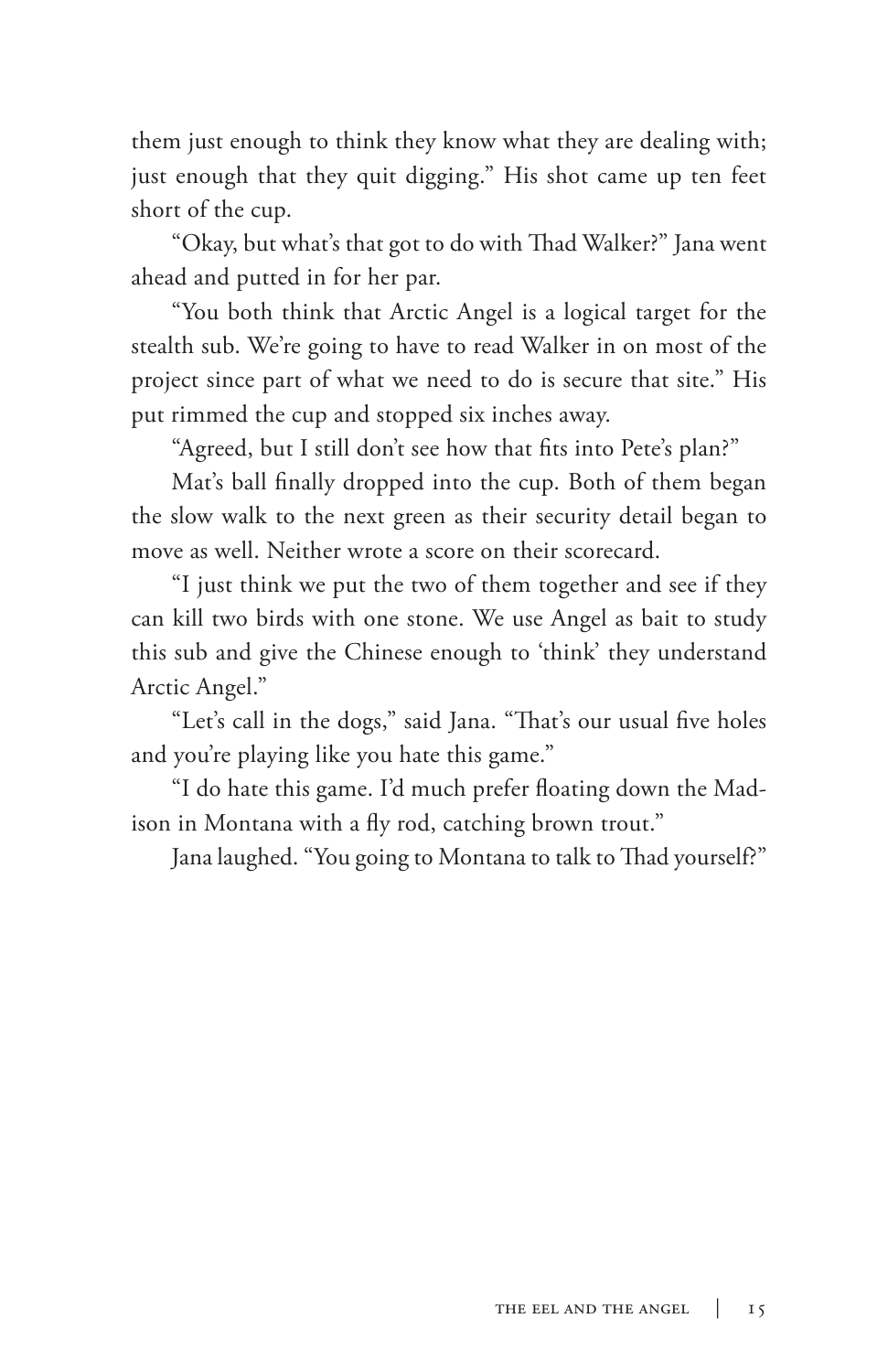#### Chapter 4 **Flathead Lake Montana**

THE DIRECTOR'S PRIVATE Gulfstream jet touched down on the long runway at Malmstrom Air Force Base in Great Falls. It taxied past a huge portion of America's strategic bomber force before stopping in a parking place well away from normal base activity. Since even he hadn't figured out that he was making this trip until the night before, Chang was traveling light, with no advance security. He and the two guards that had volunteered their time as a break from the hustle of D.C. and a ride on the plush private jet fanned out talking to a half-dozen military policemen who met the jet. A third very junior agent struggled down the ramp carrying the hastily thrown together luggage of four men.

The commander of the base met Chang near a waiting helicopter. "It's the best I can do with no notice," he offered.

"It will work just fine. I'm on my way to surprise an old friend and we will need to land in a small meadow next to his home on Flathead Lake."

The base commander knew better than to ask any questions.

"I may need the helicopter for a couple of days, if that is all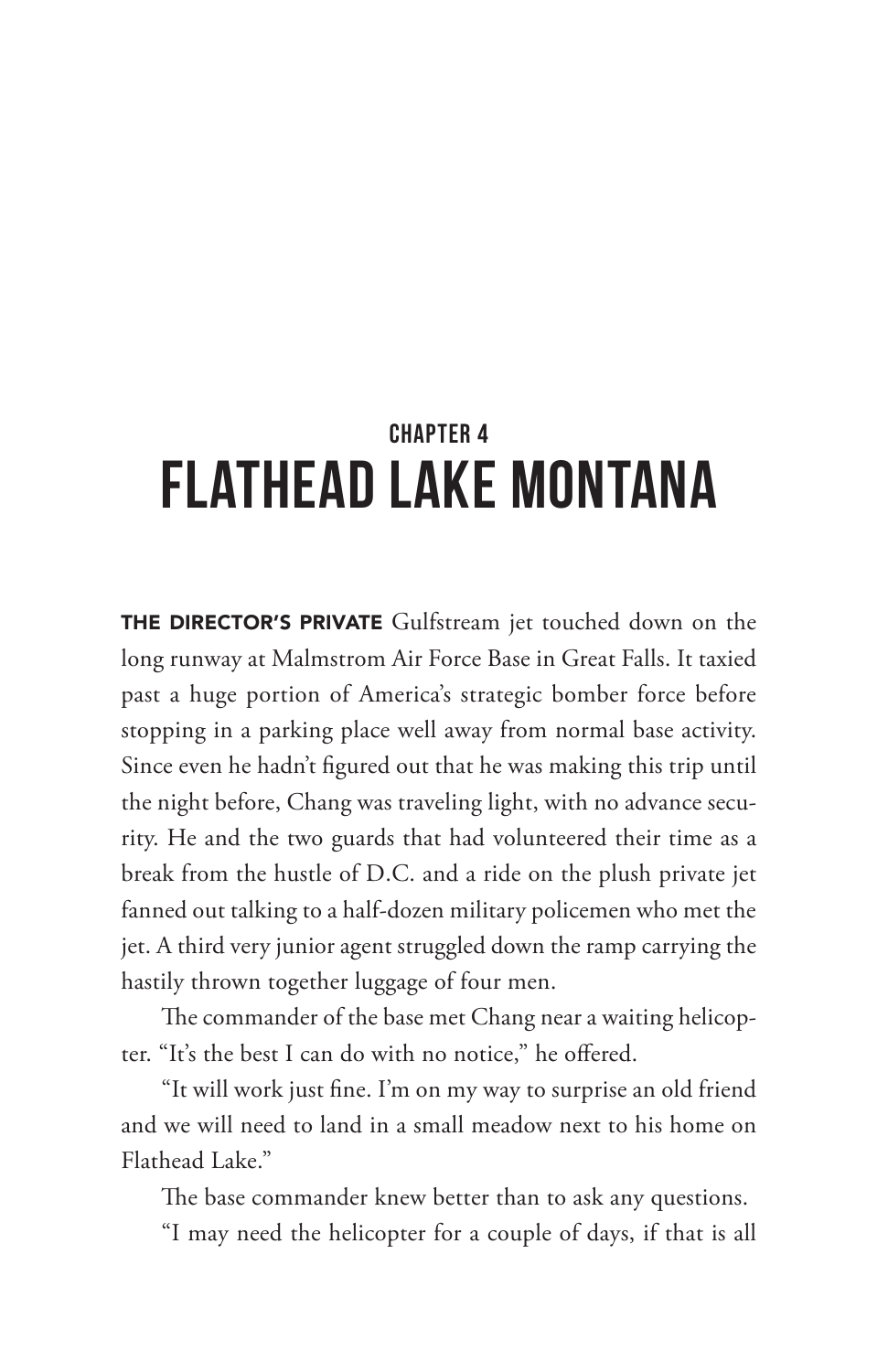right?" said Chang. "I'll have your crew keep you posted. If there is any ground expense, the Agency will take care of it."

The backbone of the Rocky Mountains stretched about halfway between Great Falls and Thad Walker's house on Montana's largest lake. That meant that they had to fly high, but the trip was only about 150 miles. It was still mid-morning as the helicopter began to circle the small field next to the house. Chang could tell from the air, that his old colleague was there as expected. Walker was a man of routine, and part of that was an early morning row out on the lake, in a boat he'd built himself. Walker was on the dock as they circled. A large dark dog stood on the shore barking.

Walker, now in his early seventies, met the men at the house as if a helicopter dropping from the sky was an everyday experience. He extended his hand to Chang but said nothing with the others around. The two men wandered back down to the dock as the two Air Force pilots found a place in the shade and opened a thermos of coffee. Chang's security detail spread out trying to look casual in their suits, in a place that never had seen a suit before.

"Well that was quite an entrance," offered Walker, working his way down the gravel path, his cane planted carefully next to his bad leg with each step.

"Time was of the essence," laughed his old friend. "I'm about to tell you a story and would appreciate your feedback. If that feedback includes any interest in helping your country out of a small jam, then we will talk about spending a day fishing to flesh in the details."

"It's a little early for the lake to produce well."

"If you still have that buddy with the tackle shop over on the Madison, I was thinking that we could saddle up that chopper and catch a half day floating the river. We will need to borrow his boat, since we can't really talk in front of him. I can row if you're too old to handle the boat."

"Well look what D.C. and dealing with that bureaucracy has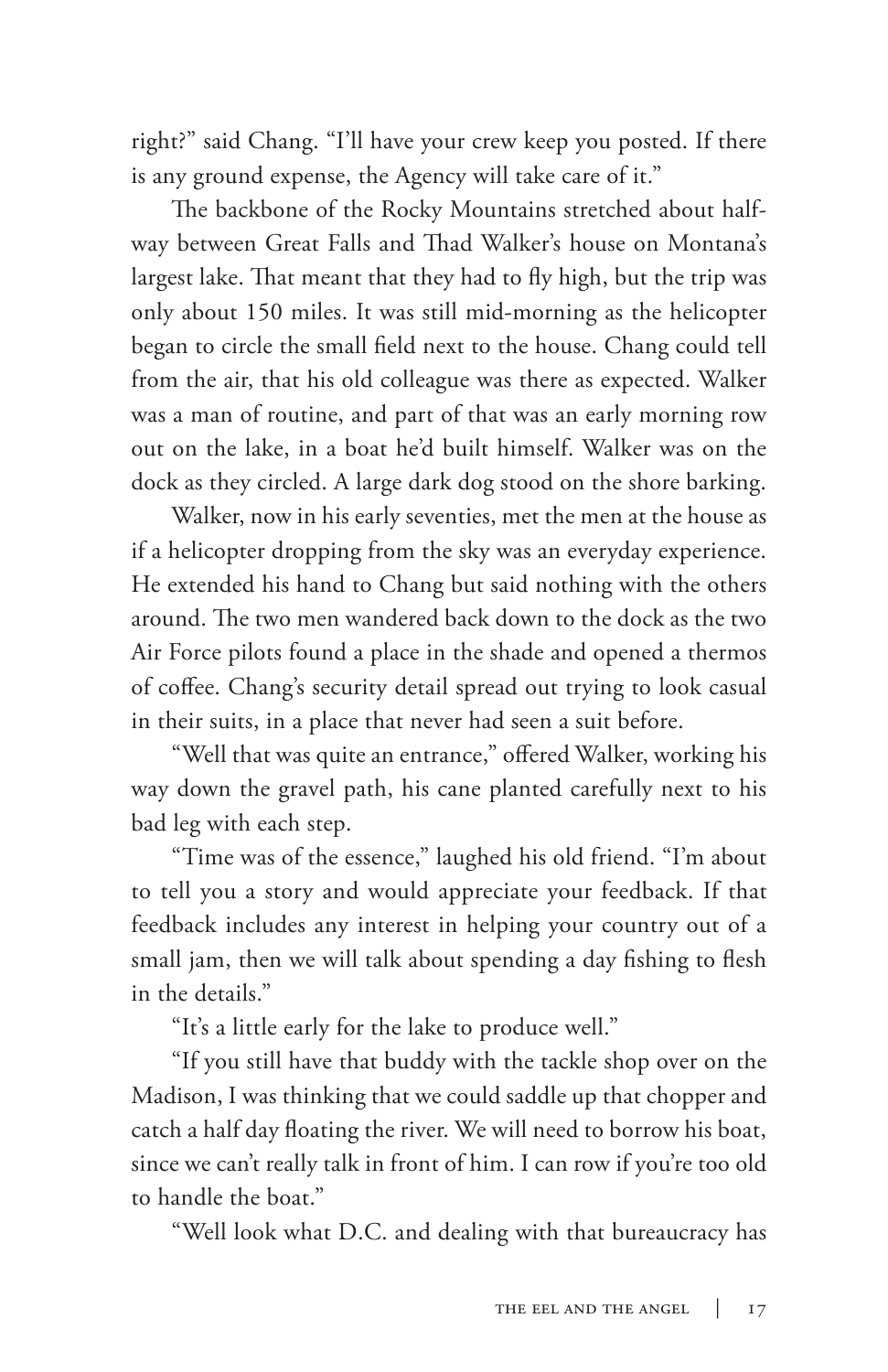done to you – brought out the asshole that all of us suspected all along," said Walker with a laugh.

The two men sat on the dock, Walker pulling off his tennis shoes and dangling his feet in the water. He listened as Chang outlined the Chinese intelligence efforts, troubled by his old friend's description of their success. He smiled, as Chang pulled off his shoes, stuffing his socks in them as he rolled up his pants, plunging his feet into the brutally cold April water.

"Well, my old friend, just what would you have me do to help fix this fucking mess?"

"We're looking for an old hand that we can trust to find out how big the hole is and then help figure out how the Chinese are pulling this off. As part of the effort, we'd like to get some idea of what they might already know."

Walker's worn feet were getting really cold, but he wasn't about to admit that yet. He soaked them every morning to reduce the swelling. "Seems to me, to be a multi-team project that requires nothing more than spending whatever time is necessary, using whatever resources you already have available to dig and dig. Over a reasonable period of time, the details will paint the picture. Why do you need me?"

"Well, it's the last part that has us really worried. We are building out a prototype defensive system that will change the balance of power for a decade or two, maybe longer. The problem is that we're building it in a place that is really vulnerable to this Chinese technology. It could be very vulnerable. It's important enough to risk a shooting war, if either the Russians or the Chinese figure out what we are doing before the system is operational. We're trying to keep this completely secret right up to the time we finish testing. If this gets out, we're liable to have a division of bad guy troops landing on a beach secured by a handful of Air Force cops."

Walker pulled his blue feet from the water and began to massage the parts that always hurt as they warmed up. "You and I